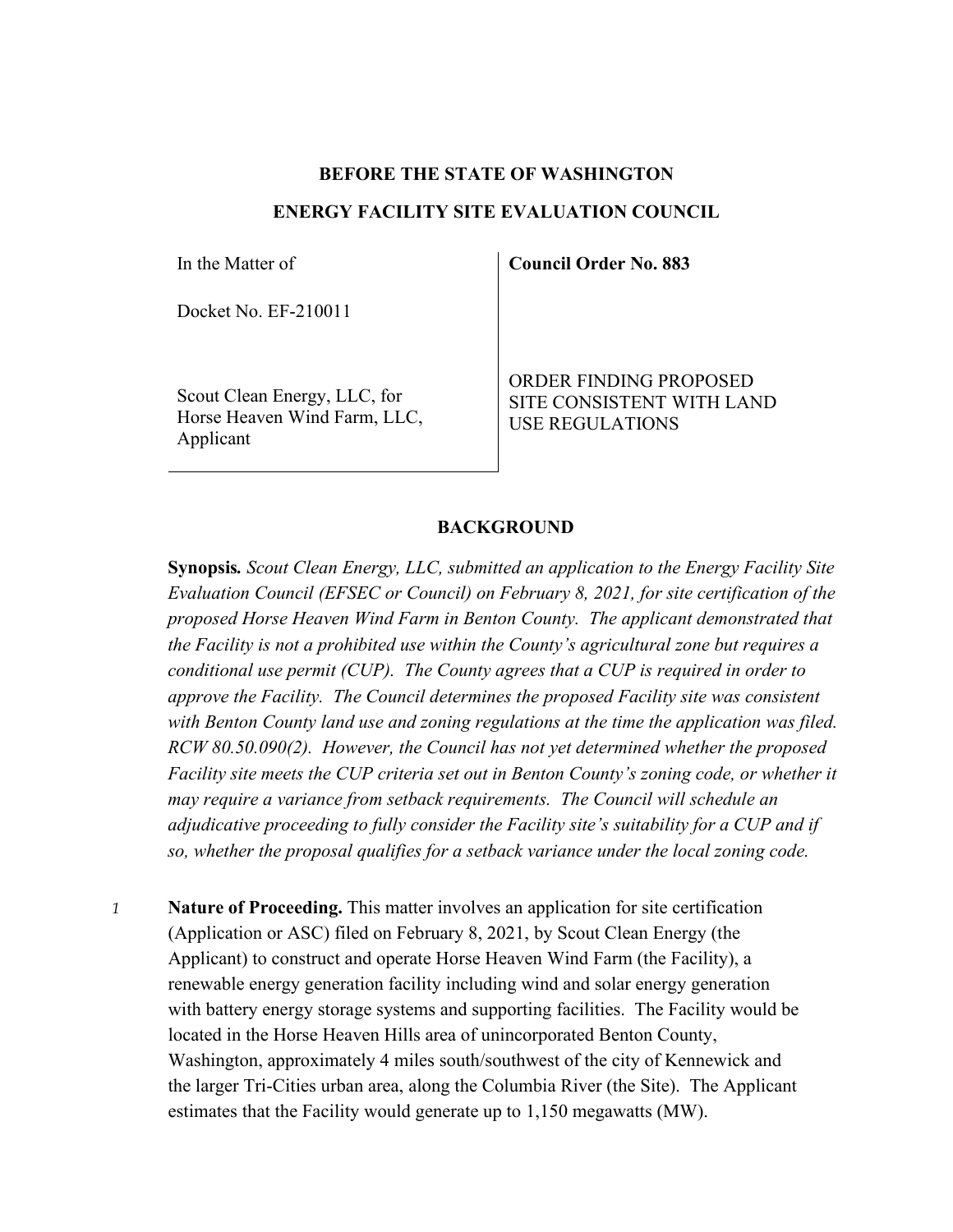#### **DOCKET EF-210011 PAGE 2 ORDER 883**

- *2* **Land Use Consistency Hearing***.* RCW 80.50.090(2) requires EFSEC to "conduct a public hearing to determine whether or not a proposed site is consistent and in compliance with city, county, or regional land use plans or zoning ordinances." On March 9, 2021, EFSEC issued a Notice of Informational Public Hearing and Land Use Consistency Hearing and scheduled a virtual hearing by Skype or by telephone participation for 5:30 p.m. on Tuesday, March 30, 202[1](#page-1-0).<sup>1</sup>
- *3* On March 30, 2021, the Council conducted a virtual land use consistency hearing to hear testimony regarding whether the Facility was consistent and in compliance with Benton County's local land use provisions. The following EFSEC members were present at the March 30, 2021, hearing: Robert Dengel (Department of Ecology), Kate Kelly (Department of Commerce), Mike Livingston (Department of Fish and Wildlife), Leonard "Lenny" Young (Department of Natural Resources), Derek Sandison (Department of Agriculture), Stacey Brewster (Utilities and Transportation Commission), and Ed Brost (Benton County). Kathleen Drew, EFSEC Chair, presided over the hearing.
- *4* Assistant Attorney General Bill Sherman, Counsel for the Environment, was present for the land use consistency hearing.
- *5* Timothy McMahan, Stoel Rives Law Firm, represented the Applicant and spoke on the Applicant's behalf. Ryan Brown, Benton County Deputy Prosecutor, represented the County and spoke on the County's behalf. The Council allowed for but did not receive any testimony from members of the public.
- *6 Applicant's Description of Proposed Facility*. The proposed Horse Heaven Wind Farm is a renewable energy generation facility designed to generate a maximum of 1,150 MW utilizing wind turbines and solar photovoltaic panels to convert energy from the wind and sun into electric power. This power would then be either directly transferred to the electric power grid or stored on up to three battery energy storage systems (BESS) on the Site. The Facility would be located in the Horse Heaven Hills area of unincorporated Benton County, Washington, approximately 4 miles south/southwest of the city of Kennewick and the larger Tri-Cities urban area, along

<span id="page-1-0"></span> $1$  The Council sent this Notice to all interested persons on the mailing list for the Facility including landowners within one mile and to all subscribers to EFSEC's general minutes and agenda list. Further, the Council posted this Notice in English and Spanish on its public website, distributed the Notice to local libraries, and purchased advertisement in the Tri-City Herald and the Corvallis Gazette Times, the local daily newspapers of general circulation.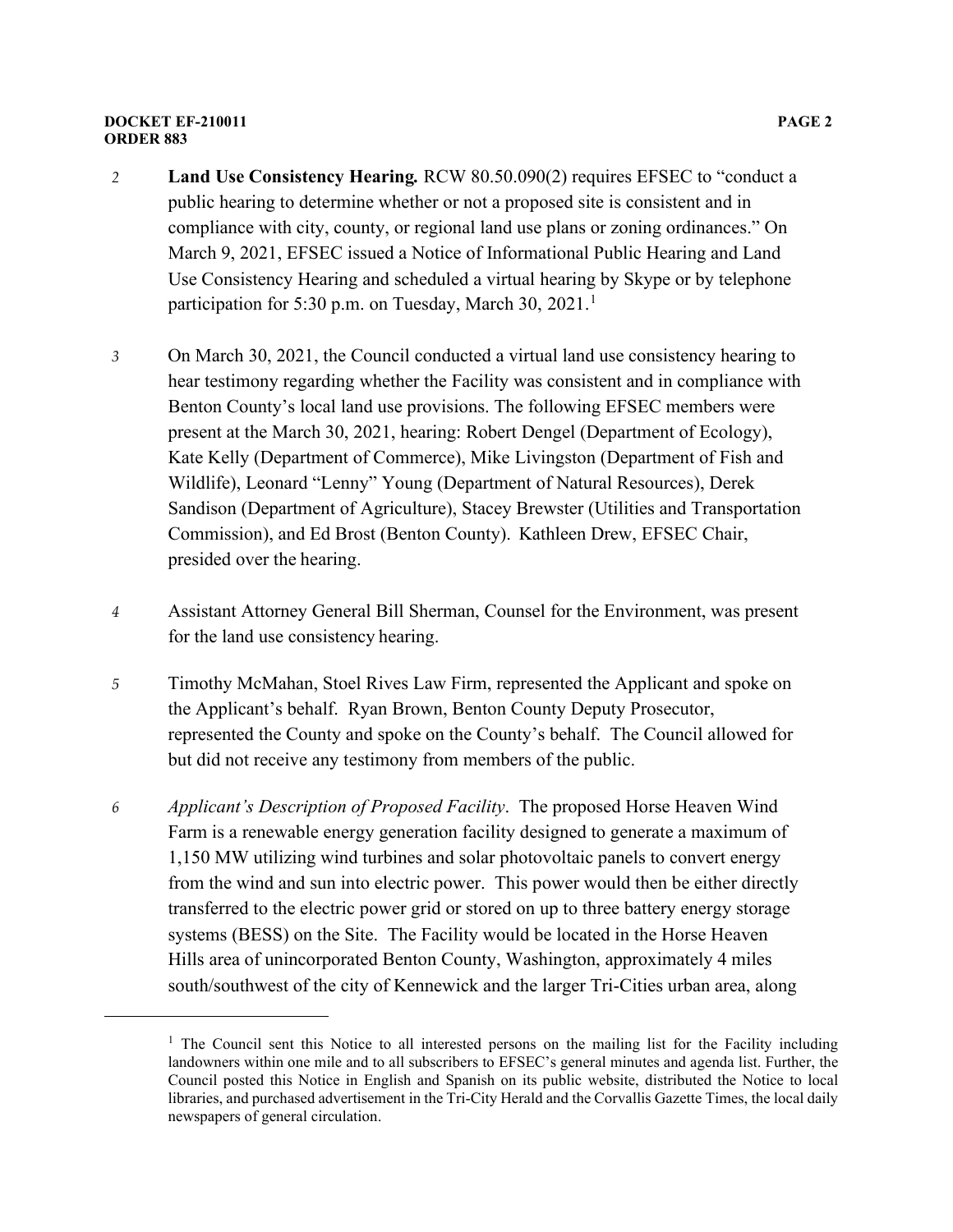the Columbia River.

- *7* According to the Application, the Facility would be located entirely within the county's Growth Management Act Agricultural (GMA AG) land use designation and entirely within the county's corresponding Growth Management Act Agriculture District (GMAAD). Application for Site Certification, Sections 2.1.3 and 2.23.3.
- *8* The ASC seeks authorization for up to 244 wind turbine locations and three distinct solar arrays with BESS to be located on a maximum footprint of 6,869 acres of leased agricultural land, a figure representing 1.1 percent of County agricultural lands. Scout has executed leases covering all potentially affected parcels within the project lease boundary, a total area encompassing approximately 72,428 acres. Much of this land is privately owned and actively managed for dryland agriculture (primarily wheat farming) and livestock grazing; some parcels are managed by the Department of Natural Resources.<sup>[2](#page-2-0)</sup> Application for Site Certification, Sections 2.1, 2.2, 2.3, 2.23, 3.1.2, 4.2.1, and 4.2.6.2; Tables 2.1-1, 2.3-1, and 4.2.6-4; Figures 2.1- 1 and 2.1-2.
- *9* The Applicant contends the proposed Site is consistent and in compliance with Benton County's land use plans and zoning ordinances because the Facility is allowable as a conditional use in the GMAAD. The Applicant emphasizes that after construction and during operation of the Facility, existing agricultural land uses will continue on over 90 percent of the acreage within the project lease boundary. Scout also provided its analysis of how the Facility would meet the County's criteria for a conditional use permit (CUP).
- *10 Benton County's Position.* Benton County contends that the Site proposed for the Facility is not consistent with its Comprehensive Plan's Agricultural zone because it would not preserve and protect prime agricultural land. The County stresses that eliminating over 1 percent of its prime agricultural land from actual or potential agricultural production is significant. Even so, the County concedes that the Facility *might* be allowed as a conditional use in the GMAAD, but only after an evidentiary hearing or adjudication. The County also objected to the Facility's proposed layout for security fencing around the solar arrays to span parcels, making compliance with existing setback provisions impossible.

<span id="page-2-0"></span> $2$  The list of landowners within the project lease boundary is set out in Appendix F to the ASC.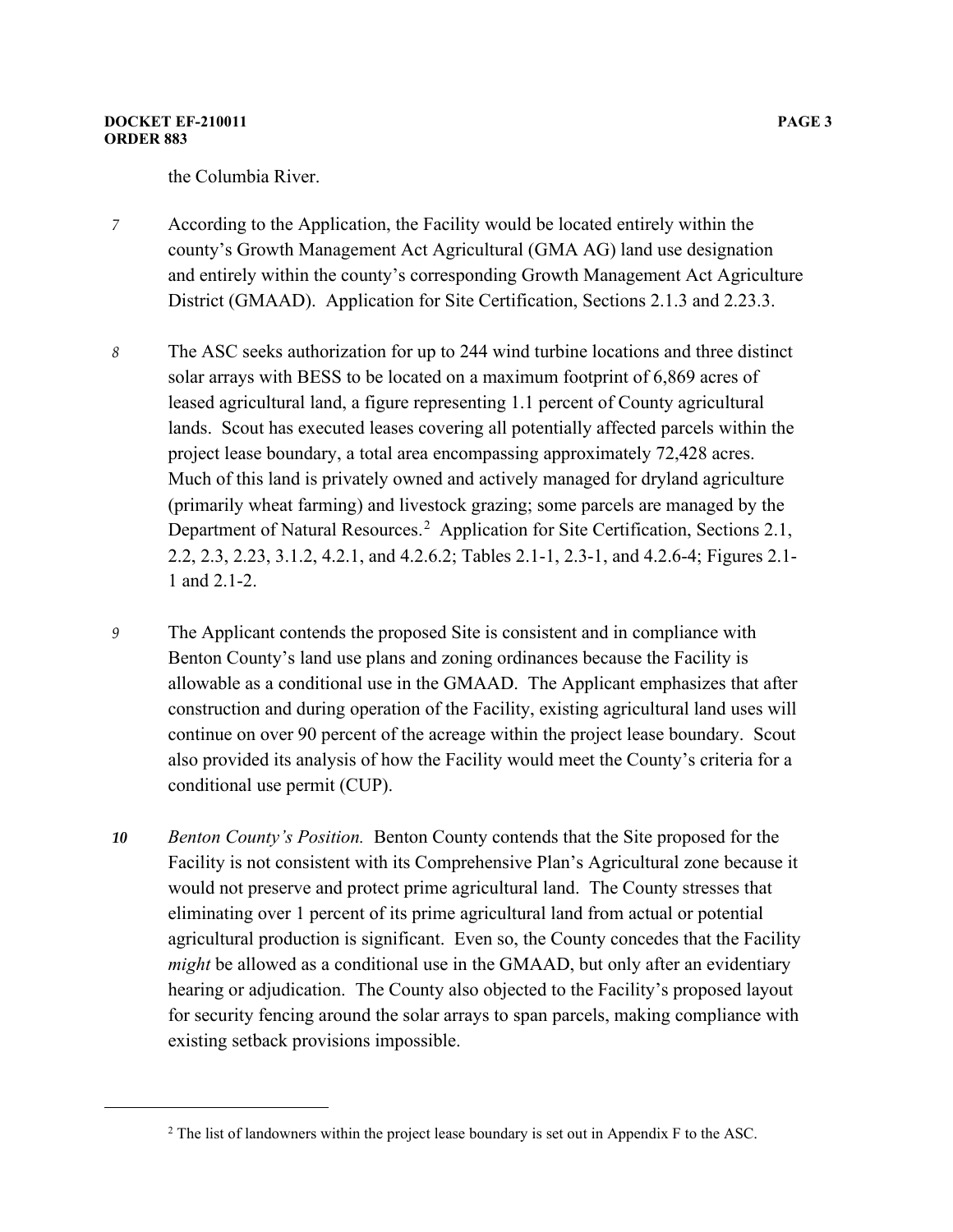## **I. Land Use Consistency Determination**

- *11* The purpose of the land use hearing is "to determine whether at the time of application the proposed facility was consistent and in compliance with land use plans and zoning ordinances."[3](#page-3-0) In this order, the Council will refer to land use plans and zoning ordinances collectively as "land use provisions" and will refer to its decision as pertaining to "land use consistency."
- *12* The Council's evaluation of land use consistency is not dispositive of the Application and a determination of land use consistency is neither an endorsement nor an approval of the Facility. [4](#page-3-1) The evaluation pertains only to the general siting of categories of uses, taking into account only the Site and not the Facility's construction and operational conditions.
- *13* Whether a particular project will actually create on- or off-site impacts (including impacts to the environment) is considered separately through the State Environmental Policy Act (SEPA) process, during the Council's adjudication, through the environmental permitting processes (if applicable), and through other Council processes (if applicable).<sup>[5](#page-3-2)</sup> The Council's ultimate recommendation to the Governor will be made after full and thorough consideration of all relevant issues.
- *14* The Applicant did not obtain certificates from local Benton County authorities attesting to land use consistency. Therefore, the Applicant retains the burden of proving the Site is indeed consistent and compliant with the local jurisdiction's land use provisions. [6](#page-3-3)

<span id="page-3-2"></span>5 RCW 80.50.090(3), RCW 80.50.040(9), (12), WAC 463-30, WAC 463-47, WAC 463-76, WAC 463-78.

<span id="page-3-0"></span><sup>3</sup> WAC 463-26-050.

<span id="page-3-1"></span><sup>4</sup> In re Whistling Ridge Energy Project, Council Order No. 868 at 9 (October 6, 2011) (Whistling Ridge Order). A determination of land use inconsistency simply results in the Council's further consideration of whether local land use provisions should be preempted. WAC 463-28-060(1), see also RCW 80.50.110(2) and WAC 463-28-020. If they are preempted, the Council will include in any proposed site certification agreement conditions designed to recognize the purpose of the preempted provisions. WAC 463-28-070.

<span id="page-3-3"></span><sup>6</sup> WAC 463-26-090. In cases where such certificates are obtained, they are regarded as *prima facie* proof of consistency and compliance with local land use plans and zoning ordinances absent contrary demonstration by anyone present at the hearing.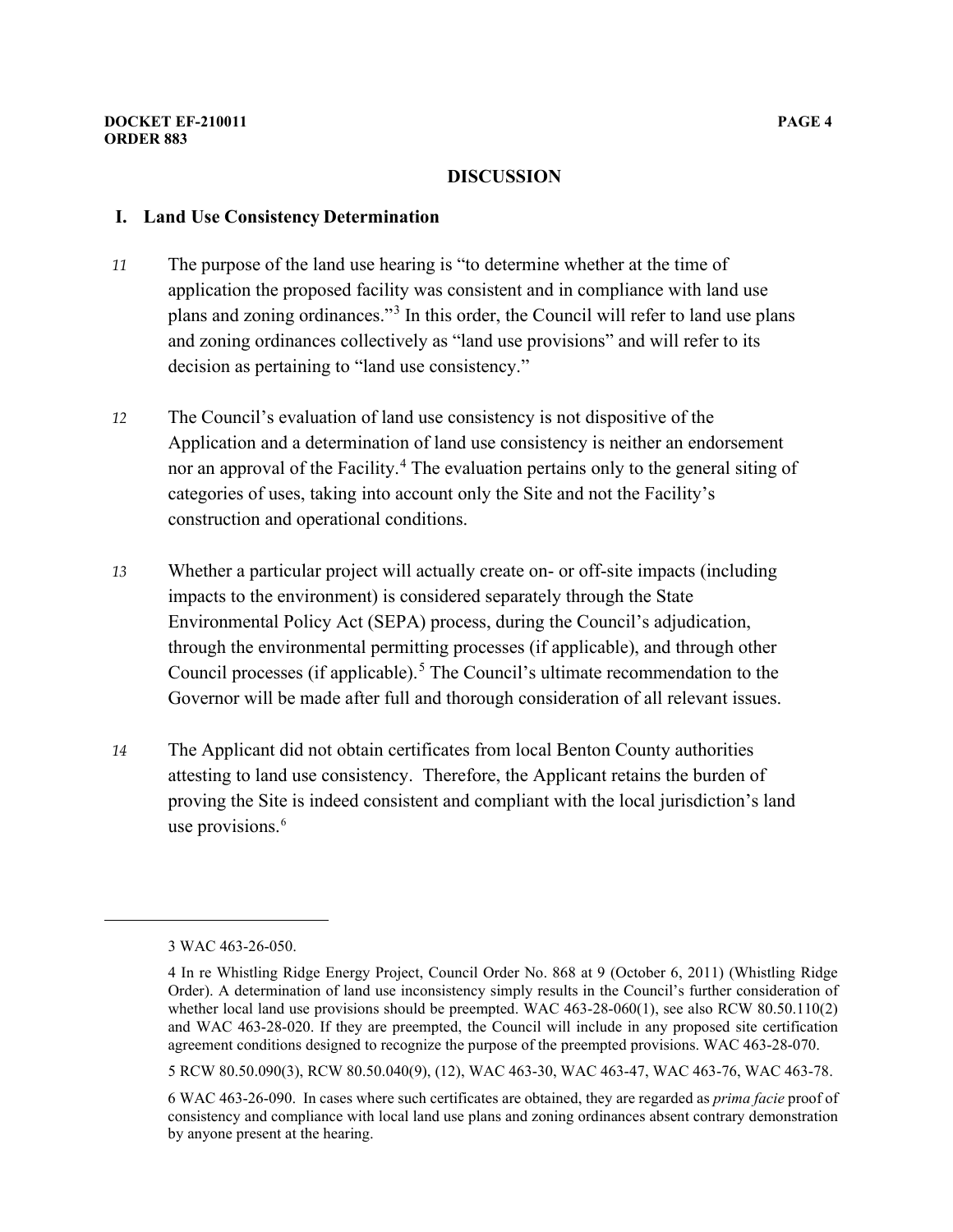#### **DOCKET EF-210011 PAGE 5 ORDER 883**

- *15* **Definitions of "Land Use Plan" and "Zoning Ordinances"**. The term "land use plan" is defined by statute as a "comprehensive plan or land use element thereof adopted  $\ldots$  pursuant to" one of the listed planning statutes.<sup>[7](#page-4-0)</sup> EFSEC interprets this definition as referring to the portions of a comprehensive plan that outline proposals for an area's development, typically by assigning general uses (such as housing) to land segments and specifying desired concentrations and design goals. $8$ Comprehensive plan elements and provisions that do not meet this definition are outside of the scope of the Council's present land use consistency analysis. The term "zoning ordinance" is defined by statute as an ordinance "regulating the use of land and adopted pursuant to" one of the listed planning statutes.<sup>[9](#page-4-2)</sup> EFSEC has interpreted this definition as referring to those ordinances that regulate land use by creating districts and restricting uses in the districts (i.e., number, size, location, type of structures, lot size) to promote compatible uses. Ordinances that do not meet this definition are outside of the scope of the Council's present land use consistency analysis.
- *16* EFSEC has defined the phrase "consistent and in compliance" based on settled principles of land use law: "Zoning ordinances require compliance; they are regulatory provisions that mandate performance. Comprehensive plan provisions, however, are guides rather than mandates and seek consistency."<sup>[10](#page-4-3)</sup>
- *17* **The County's Comprehensive Plan.** The portions of the Benton County Comprehensive Plan that meet the statutory definition are within Chapter 3 (Land Use Element), Chapter 4 (Natural Resource Land Elements), Chapter 5 (Economics Element), Chapter 8 (Parks, Recreation, Open Space and Historic Preservation Element), and Chapter 10 (Utilities Element). Chapter 3 identifies the land use designations assigned in the Comprehensive Plan, along with corresponding zone classifications present in each land use designation. Lands designated for "Growth Management Act Agriculture" (GMA AG) are considered agricultural lands of longterm commercial significance. Chapter 4 sets out policies to conserve GMA AG areas "for a broad range of agricultural uses to the maximum extent possible and protect these areas from the encroachment of incompatible uses," but also to

<span id="page-4-0"></span><sup>7</sup> RCW 80.50.020(14).

<span id="page-4-1"></span><sup>8</sup> In re Northern Tier Pipeline, Council Order No. 579 (Northern Tier Pipeline Order) at 9 (November 26, 1979).

<span id="page-4-2"></span><sup>9</sup> RCW 80.50.020(22).

<span id="page-4-3"></span><sup>10</sup> Whistling Ridge Order at 10 n 15.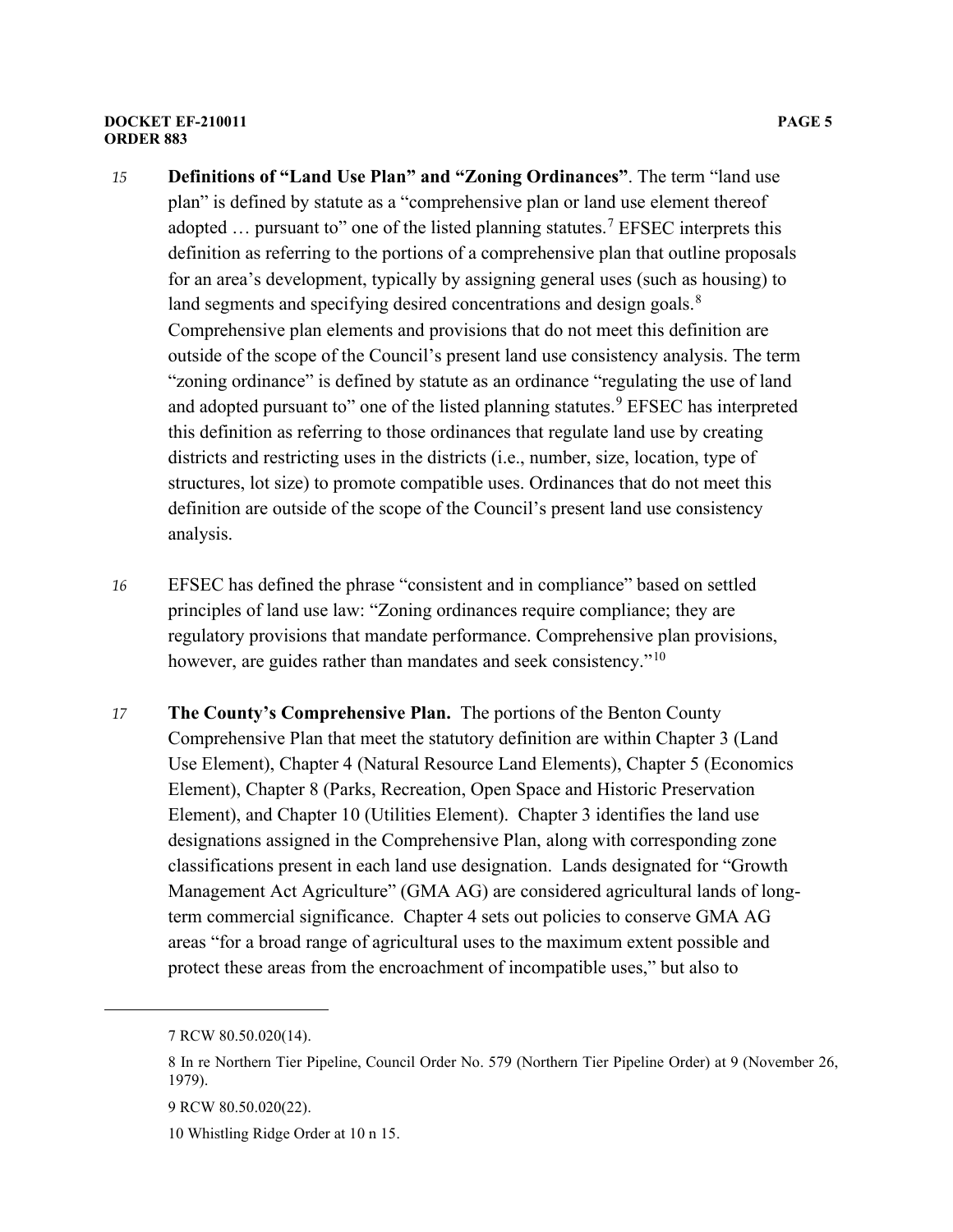#### **DOCKET EF-210011 PAGE 6 ORDER 883**

- *18* **The County's Zoning Ordinances.** The portions of the County's zoning ordinances that meet the statutory definition are the County's zoning map, Title 11 of the Benton County Code (Zoning), specifically BCC 11.17 GMAAD, and associated definitions. The entirety of the Facility is zoned Growth Management Act Agriculture District (GMAAD). BCC 11.17.010 describes the purpose of the GMAAD as "protection of agricultural lands of long term commercial significance" in the district "by limiting non-agricultural uses to those compatible with agriculture and by establishing minimum lot sizes in areas where soils, water, and climate are suitable for agricultural purposes." In addition to farming, the following uses are among those allowed by BCC 11.17.040 in the GMAAD: single family dwellings, adult family homes, wineries/breweries/distilleries, airstrips (personal), schools and churches, kennels (commercial and private), single wind turbines less than sixty feet in height, and meteorological towers.
- *19* Under the Benton County Code, the Facility would meet the definitions of a "Solar Power Energy Facility, Major"<sup>[11](#page-5-0)</sup> and of a "Wind Turbine Farm."<sup>[12](#page-5-1)</sup> Both of these uses may be permitted as a "conditional use" in Benton County's GMAAD zoning district after notice and public hearing if they satisfy the conditional use criteria.<sup>[13](#page-5-2)</sup>
- *20* Under Benton County Code Section 11.50.040(d), a conditional use is permitted when it:
	- (a) Is compatible with other uses in the surrounding area or is no more incompatible than are any other outright permitted uses in the applicable zoning district;
	- (b) Will not materially endanger the health, safety, and welfare of the surrounding community to an extent greater than that associated with any other permitted uses in the applicable zoning district;
	- (c) Would not cause the pedestrian and vehicular traffic associated with the use to conflict with existing and anticipated traffic in the neighborhood to an extent greater

<span id="page-5-0"></span> $11$  BCC 11.03.010(167).

<span id="page-5-1"></span><sup>&</sup>lt;sup>12</sup> BCC 11.03.010(190) and (191).

<span id="page-5-2"></span> $13$  BCC 11.17.070(t) and (cc).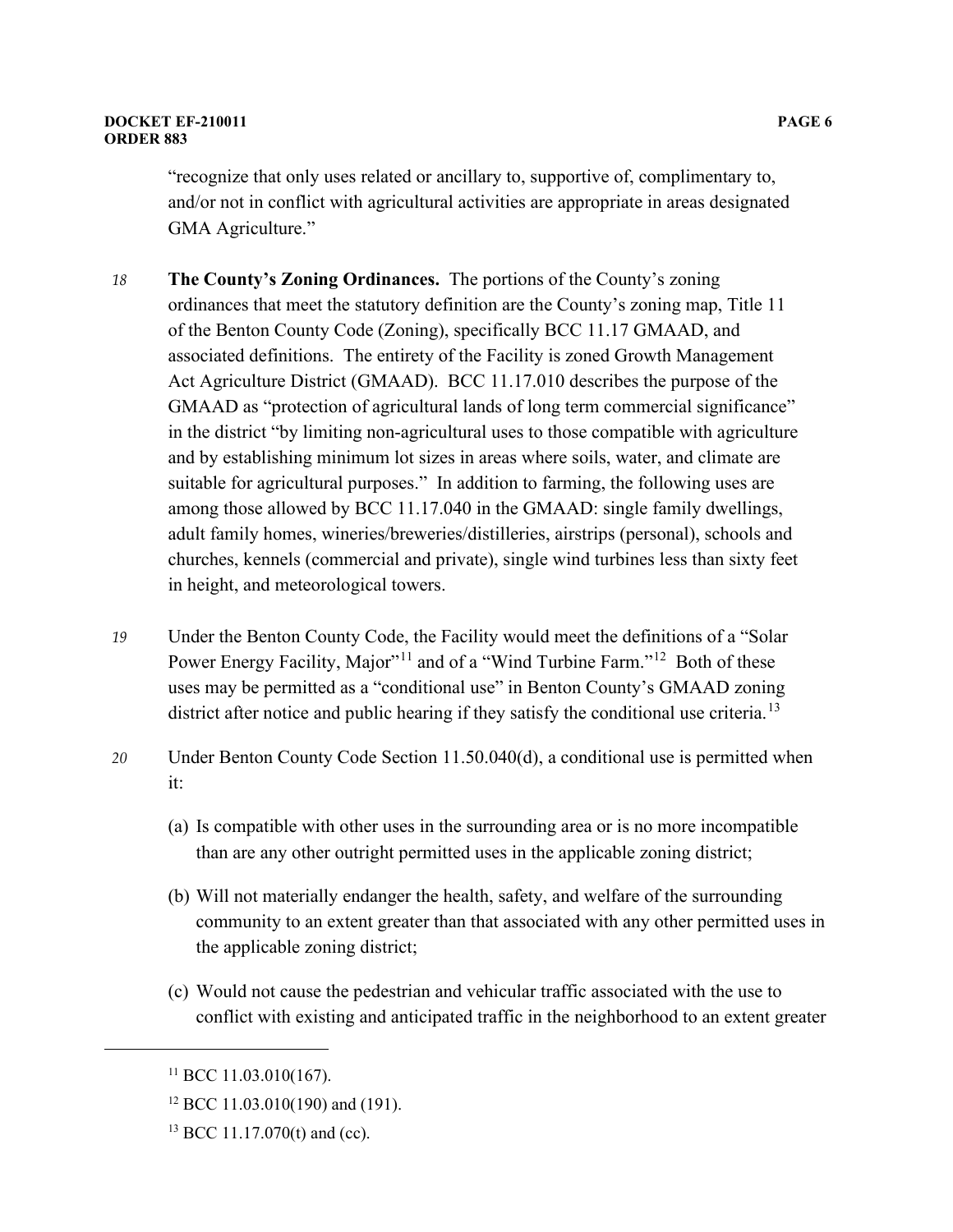than that associated with any other permitted uses in the applicable zoning district;

- (d) Will be supported by adequate service facilities and would not adversely affect public services to the surrounding area; and
- (e) Would not hinder or discourage the development of permitted uses on neighboring properties in the applicable zoning district as a result of the location, size or height of the buildings, structures, walls, or required fences or screening vegetation to a greater extent than other permitted uses in the applicable zoning district.
- *21* **The Test for Consistency and Compliance.** Under the test for land use consistency previously established by the Council, EFSEC considers whether the pertinent local land use provisions "prohibit" the site "expressly or by operation clearly, convincingly and unequivocally." If a site can be permitted either outright or conditionally, it is consistent and in compliance with the local land use provisions.[14](#page-6-0)
- *22* Applying the facts to the test established, we conclude the Site is consistent with the pertinent portions of the land use provisions because neither the pertinent portions of the Plan nor the pertinent portions of the zoning ordinances clearly, convincingly, and unequivocally prohibit the Facility. The Plan does not provide guidance on the siting of renewable energy facilities. The zoning ordinances specifically allow the proposed use to be authorized in the GMAAD zone as a conditional use. We note that the County previously permitted the Nine Canyon Wind Project (25 turbines) in this zoning district. Therefore, we conclude the pertinent land use provisions do not clearly, convincingly or unequivocally prohibit the Facility. Under the established precedent for a minimal threshold for determining land use consistency, the Facility is consistent and in compliance with Benton County's land use provisions.
- *23* The Council's land use consistency determination does not prejudge whether the Facility has met or can meet Benton County's conditional use criteria. Additionally, the Council's land use consistency determination also does not address the question raised by the County regarding specific parcel setback requirements for solar arrays. These are questions for later EFSEC proceedings,<sup>[15](#page-6-1)</sup> after which EFSEC may recommend and impose conditions of approval to address Benton County's CUP and

<span id="page-6-0"></span><sup>14</sup> In re Columbia Solar Project, Docket No. EF-170823, Council Order – Expedited Processing, ¶ 35 (April 17, 2018).

<span id="page-6-1"></span><sup>15</sup> Id., ¶ 36.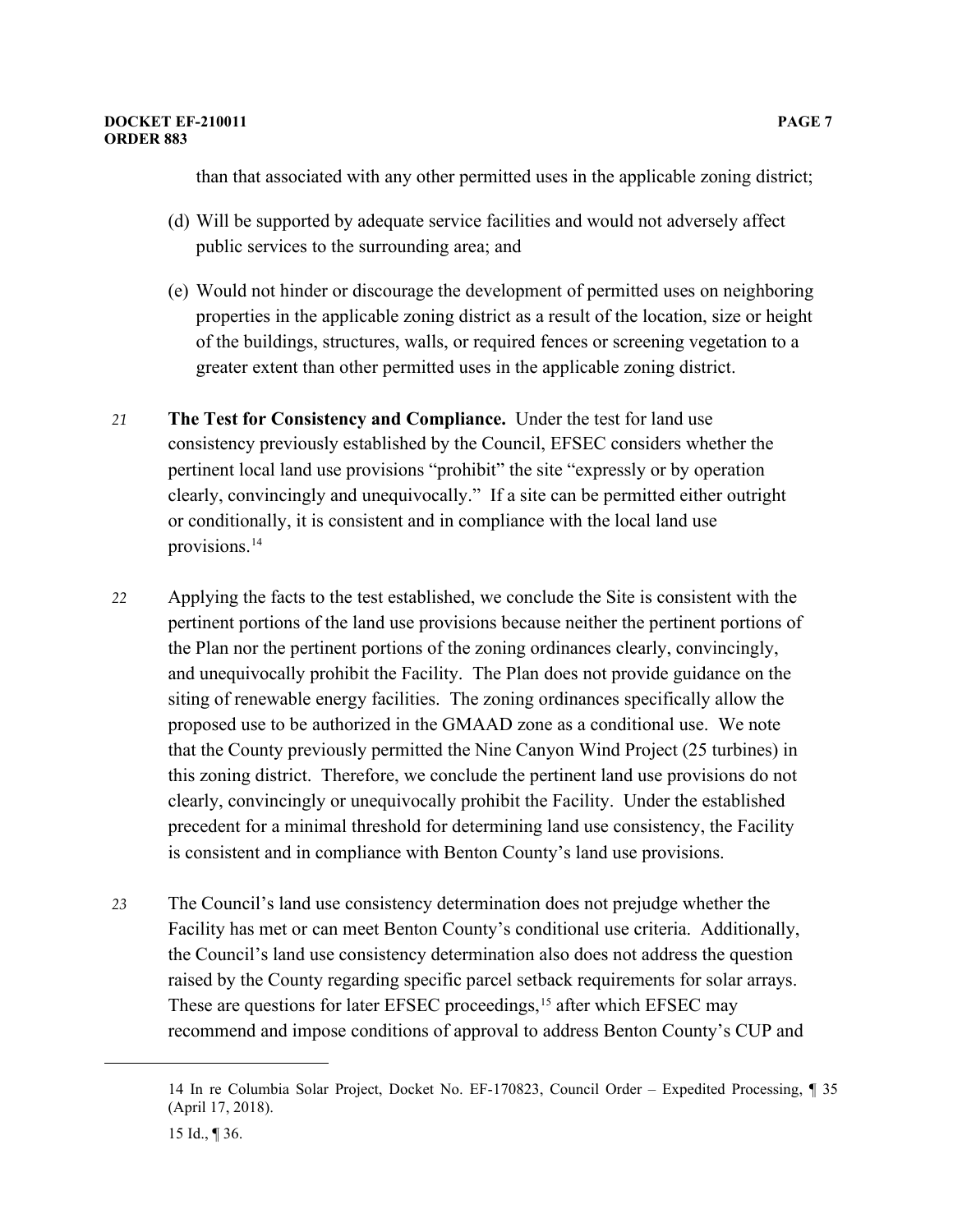variance<sup>[16](#page-7-0)</sup> criteria in a Site Certification Agreement (SCA).

# **FINDINGS OF FACT**

- *24* (1) On February 8, 2021, Scout Clean Energy submitted an application for site certification to construct and operate Horse Heaven Wind Farm (the Facility), a renewable energy generation facility, including wind and solar energy generation with battery energy storage systems and supporting facilities to be located in Benton County, Washington.
- *25* (2) On March 30, 2021, the Council convened a virtual land use consistency hearing, pursuant to due and proper notice. The Council received presentations from the Applicant's attorney and the County's attorney. No testimony was presented.
- *26* (3) The Site is located in unincorporated Benton County, Washington. The Site is located entirely within the Growth Management Act Agricultural (GMA AG) land use designation and entirely within the county's corresponding Growth Management Act Agriculture District (GMAAD).

# **CONCLUSIONS OF LAW**

- *27* (1) The Council has jurisdiction over the subject matter of this proceeding and the parties to it pursuant to RCW 80.50.090 and WAC chapter 463-26.
- *28* (2) The Council provided adequate notice to interested parties, and the Council has adequate information to render a land use consistency decision.
- *29* (3) Under the Benton County Code, the Facility meets the definitions of a "solar power generation facility, major" and a "wind turbine farm."
- *30* (4) The Facility Site is on land zoned GMAAD, an area of Benton County primarily dedicated for agricultural uses. However, major solar power generation facilities and wind turbine farms are conditionally permitted in the GMAAD.
- <span id="page-7-0"></span>*31* (5) A site is consistent and in compliance with land use plans and zoning ordinances if it is permitted absolutely or conditionally. To be inconsistent and noncompliant, the plan or ordinances must expressly, or by operation, clearly

<sup>16</sup> *See* BCC 11.50.030.